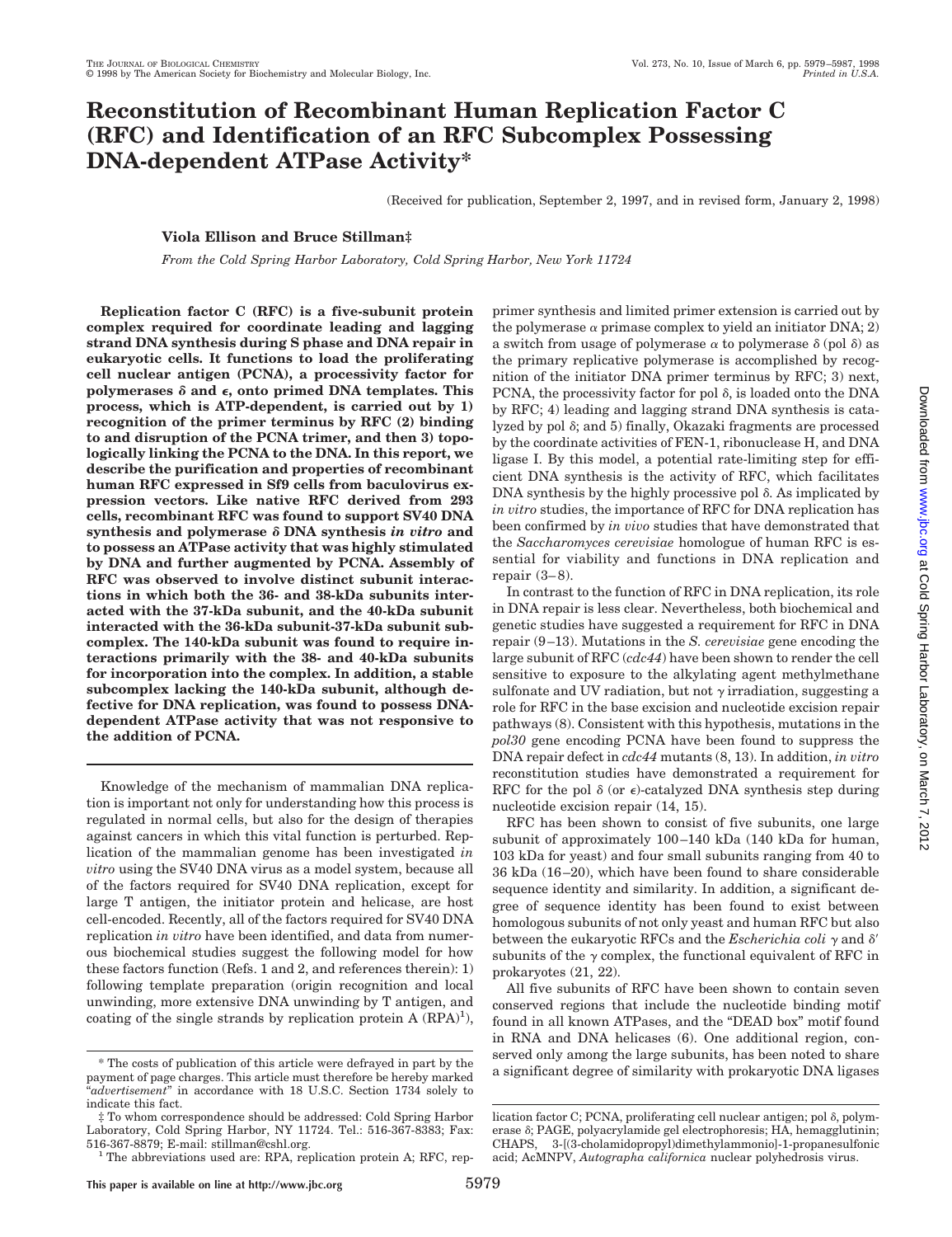and has been termed therefore the "ligase homology box" (6). Biochemical studies have shown that RFC possesses a structure-specific DNA binding activity, displaying a preference for substrates with a  $5'$ -overhang (23), and an ATPase activity that is stimulated by DNA and further augmented in the presence of PCNA (24, 17). To investigate the many interesting structurefunction relationships in human RFC, we have reconstituted in active form a recombinant human RFC in Sf9 cells and characterized the subunit requirements for complex assembly and activity.

#### MATERIALS AND METHODS

*Construction of Recombinant Baculoviruses—*Recombinant baculoviruses expressing each of the subunits of replication factor C were created using the Baculogold baculovirus expression system developed by PharMingen. Baculovirus transfer vectors for each gene were constructed as follows. pVL1393–140kDa was constructed by removing the 140-kDa coding sequence from  $pRFC+$  and cloning it into  $pVL1393$ . pVL1393–36kDa was made by removing the 36-kDa subunit coding sequence from p36NL with *Nde*I and *Eco*RI and placing it into the *Sma*I and *Eco*RI sites of pVL1393. pAcSG2–37kDa was generated by removing the gene for the 37-kDa subunit from pET-37kDa with *Nde*I and *Bam*HI and cloning it into the *Stu*I and *Bgl*II sites of pAcSG2. pVL1393–38kDa was created by removing the 38-kDa coding sequence from pSK-38kDa and placing it into the *Bam*HI and *Kpn*I sites of pVL1393.

Baculoviruses expressing NH<sub>2</sub>-terminal HA epitope tagged 140- and 37-kDa subunits were generated by cloning each of these subunits in a CITE vector containing the HA epitope coding sequence (N-CITE, kindly provided by Drs. Bill Tansey and Winship Herr, Cold Spring Harbor Laboratory (CSHL)). The 140-kDa subunit sequence was cloned into N-CITE vector by digesting the plasmid pRFC+ with *HaeII*, ligating on the oligonucleotide *HaeII* (5'-AATTGCGC-3'; Nucleic Acid Chemistries facility, CSHL), purifying the DNA by Sephadex G-25 spin column chromatography, and then incubating the DNA with exonuclease VII. Afterward, the DNA was extracted with phenol-chloroform and digested with *Xba*I, and the 140-kDa gene fragment was gel-purified and ligated to N-CITE cleaved with *Sma*I and *Xba*I. The resulting derivative of N-CITE contained the  $140$ -kDa subunit gene  $3'$  to the HA epitope coding sequence. The HA epitope-140-kDa subunit cassette was excised using *Nco*I and *Pst*I and cloned into the *Sma*I and *Pst*I sites of pVL1393.

For construction of an amino-terminal HA epitope 37-kDa subunit gene, the 37-kDa subunit coding sequence was cloned into the *Eag*I and *Pst*I of N-CITE by removing from pET-37kDa the gene plus an additional  $1024$  base pairs  $(746)$  base pairs 5' and 278 base pairs 3' of the 37-kDa subunit gene) with *Eag*I and *Nhe*I. The resulting plasmid was then digested with *Nde*I and *Sma*I and recircularized to remove the additional sequence at the 5'-end of the gene and to juxtapose the HA epitope and 37-kDa subunit coding sequences. The HA epitope-37-kDa subunit cassette was then removed with *Nco*I and *Bam*HI and cloned into the *Sma*I and *Bgl*II sites of pVL1393. The N-CITE derivatives were sequenced with the CITE-1 primer (5'-GGGGACGTGGTTTTCCTTT-3'; Nucleic Acid Chemistries facility, CSHL) to determine if in frame fusions were obtained, and the pVL1392 and pAcSG2 derivatives were sequenced with the BVPolH primer (5'-TCGTAACAGTTTTGTAATAA-3'; Nucleic Acid Chemistries facility, CSHL). The transfer vectors were used to create recombinant baculoviruses by homologous recombination in Sf9 cells. Baculovirus clones were isolated by plaque purification, amplified once, and then screened for expression of human RFC subunits by SDS-PAGE (Anderson's modified Laemmli procedure (25)) and immunoblotting. Viruses expressing RFC subunits were then further amplified until a titer of  $>1 \times 10^8$  plaque-forming units/ml was achieved.

*Expression and Purification of Human RFC in Sf9 Cells—*Maintenance and infections of Sf9 cells were performed in Grace's medium (Life Technologies, Inc.) supplemented with 10% fetal calf serum (Hyclone). The optimal multiplicity of infection was empirically determined for each recombinant virus. Each virus was used at a multiplicity of infection of 10, and expression of more than one protein at a time was accomplished by the infection of multiple viruses simultaneously. For purification of the five-subunit RFC complex, cells in 5 T-175-cm<sup>2</sup> flask  $(2 \times 10^7 \text{ cells/flask})$  were infected with each RFC subunit virus (bvHA-140kDa, bv40kDa, bv38kDa, bv37kDa, and bv36kDa), harvested by removal with a cell scraper 48 h postinfection, washed once with phosphate-buffered saline, and then resuspended in buffer  $PC(50 \text{ mm KPO}_4,$ 

pH 7.4, 7 mM CHAPS, 1 mM dithiothreitol, 1 mM EDTA, 1 mM phenylmethylsulfonyl fluoride,  $5 \mu g/ml$  leupeptin) plus 300 mM NaCl (10 ml of buffer/2  $\times$  10<sup>7</sup> cells) and incubated on ice for 30 min. Next, the lysate (1.2 mg/ml) was disrupted by Dounce homogenization (10 strokes with a "B" pestle) and centrifuged at  $16,000 \times g$  for 30 min at 4 °C, and the supernatant was incubated for 8 h at 4 °C with 200  $\mu$ l/50 ml of clarified whole cell lysate of 12CA5-protein A-Sepharose (50% slurry, 500  $\mu$ g to 1 mg of antibody/ml of bead) prepared as described by Harlow and Lane (26). After binding, the resin was washed three times for 15 min at 4 °C with 20 ml/wash of buffer PC plus 300 mM NaCl, and RFC was then eluted by incubating the beads at 37 °C for 15 min in 1 ml of buffer PC plus 300 mM NaCl plus 0.5 mg/ml HA peptide (YPYDVPDYA, Protein Chemistries Facility, CSHL). The elution was repeated two more times, and the first and second eluates were pooled (total of  $90-100 \mu$ g of protein), concentrated 4-fold on a Centricon 30 (Amicon), and then 200  $\mu$ l of the concentrated material was further purified by glycerol gradient sedimentation (4.8 ml of 15–40% glycerol gradient in buffer PC plus 300 mM NaCl centrifuged in a SW55Ti rotor at 50,000 rpm for 24 h at 4 °C). The gradients (two total) were fractionated from the top (200  $\mu$ I/fraction) and assayed for DNA synthesis and ATPase activity. Active fractions were pooled and stored at  $-80$  °C (total amount of protein was  $50~\mu{\rm g}$  ). A subcomplex of RFC lacking the 140-kDa subunit was purified as described above, except the glycerol gradient was centrifuged for 19 instead of 24 h.

*Immunoprecipitation of RFC Subunits—*Infections and lysate preparation were performed as described for the RFC purification except that  $1 \times 10^7$  cells were lysed with 1 ml of buffer PC plus 300 mM NaCl, and the lysate was not homogenized but repeatedly pipetted (10 times) before centrifugation. The clarified lysate was then incubated with 40  $\mu$ l of 12CA5-protein A-Sepharose (50% slurry) for 4 h at 4 °C with rocking, and then the beads were collected by centrifugation at 1000  $\times$ *g* in an Eppendorf microcentrifuge, washed for 15 min three times with buffer PC plus 300 mM NaCl, and finally resuspended in  $2 \times$  SDS-PAGE sample buffer. The immunoprecipitates were analyzed by SDS-PAGE followed by silver staining and/or immunoblotting.

*Purification of Other Replication Proteins—*Human RFC was purified from 293 nuclei as described previously (16). DNA pol  $\delta$  and topoisomerases I and II were purified from calf thymus as indicated in Refs. 16 and 27. SV40 large T antigen was purified from baculovirus-infected Sf9 cells as delineated in Ref. 28. PCNA and RPA were purified from *E. coli* as described previously (28, 29). Fraction IIA, a 0.2 M NaCl, 0.33 M NaCl phosphocellulose fraction, which supports SV40 DNA replication when supplemented with topoisomerases I and II, RPA, PCNA, and RFC, was prepared as described previously (16).

*DNA Replication Assays—*The *in vitro* assay for SV40 DNA replication was performed as described previously (16) using fraction IIA and purified SV40 large T antigen, topoisomerases I and II (1 unit of topoisomerase activity is the amount of enzyme that converts 50% of the substrate DNA into relaxed forms in 30 min at 37 °C in a 25- $\mu$ l reaction containing 500 ng of DNA), RPA, PCNA, and RFC.  $50$ - $\mu$ l reactions were performed with 3000 units of topoisomerase I (1000 units/ $\mu$ l), 64 units of topoisomerase II (64 units/ $\mu$ l), 640 ng of RPA, 1.54  $\mu$ g of PCNA, 10  $\mu$ g of SV40 large T antigen, the indicated amount of RFC (and 0.56 mM CHAPS contributed by baculovirus-derived RFC), 6.7  $\mu$ g of fraction IIA, and 500 ng of SV40 origin containing plasmid pSV011. The final NaCl concentration was 25 mM in the experiment described in Fig. 3*A* and 35 mM NaCl in that described in Fig. 9.

M13 DNA synthesis reactions were carried out as described previously (30) in 50 mm NaCl using 4  $\mu$ g/ml single primed M13mp18 DNA  $(M13 \text{mp18} \text{ primer } 4995$ ; maps to nucleotide 4995), 10 ng of pol  $\delta$ , 20  $\mu$ g/ml PCNA, 10  $\mu$ g/ml RPA, and the indicated amount of RFC (0.7 mm) CHAPS contributed by baculovirus-derived RFC) in a  $30-\mu l$  reaction. All reactions for both SV40 and M13 DNA synthesis were incubated for 1 h at 37 °C and stopped by the addition of 10 mM EDTA, and the dAMP incorporation was determined by spotting a fraction of the reaction onto DE81 paper (Whatman) that was then washed in 0.5 M Na<sub>2</sub>HP0<sub>4</sub> as described previously (31). In addition, the replication products from SV40 DNA replication reactions were purified by proteinase K (200  $\mu$ g/ml) treatment at 37 °C in 1% SDS, phenol/chloroform extraction, and ethanol precipitation and then analyzed by neutral agarose gel electrophoresis and autoradiography.

*ATPase Assays*—20-µl reactions were performed in 30 mm HEPES, pH 7.5, 30 mM NaCl, 1 mM dithiothreitol, 7 mM  $MgCl<sub>2</sub>$ , 100  $\mu$ g/ml bovine serum albumin, 100  $\mu$ M ATP, 3 pmol of  $\left[\alpha^{-32}P\right]$ ATP (ICN Pharmaceuticals, Inc.; specific activity, 800 Ci/mmol), and 0.25 pmol of recombinant RFC (plus 0.7 mM CHAPS contributed by the protein) in the presence or absence of either 25  $\mu$ M poly(dT)·oligo(dA) (Pharmacia Biotech, Inc.; 1:4 molar ratio of poly(dT) (average length of 250 bases) to oligo(dA) (length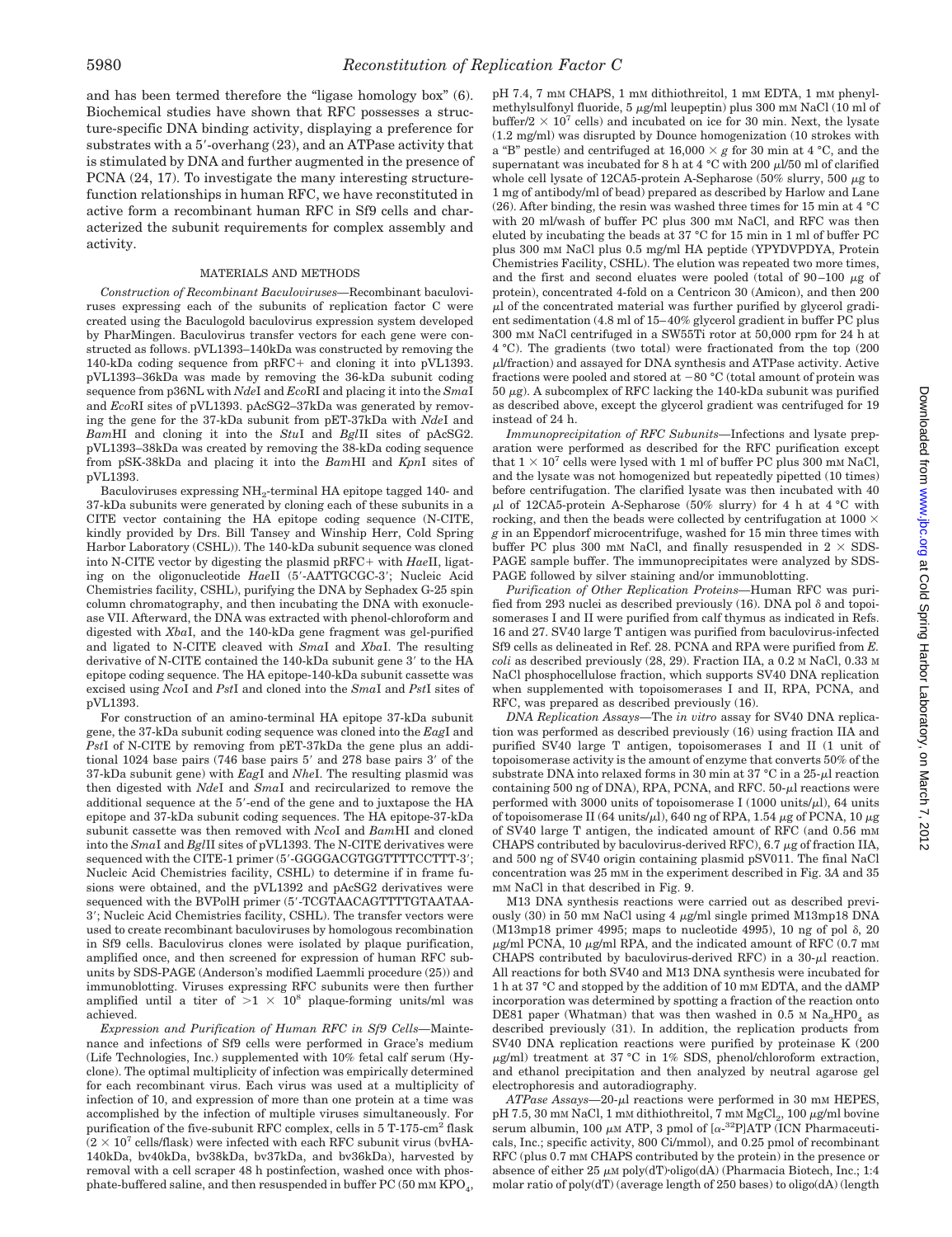of 20 bases)) or 25  $\mu$ M poly(dT) only. For historical reasons, the fivesubunit RFC complex glycerol gradient fractions were assayed in 50 mM Tris, pH 7.5, 2 mM  $MgCl<sub>2</sub>$ , 30 mM NaCl, 1 mM dithiothreitol, 100  $\mu$ g/ml bovine serum albumin, 100  $\mu$ M ATP, and 3 pmol of  $\left[\alpha^{-32}P\right]$ ATP. The conditions for these reactions were subsequently discovered to be suboptimal; therefore, the specific activity of the recombinant RFC and stimulation by PCNA appears lower than in other experiments. Reactions were incubated for 1 h (or the indicated time) at 37 °C and stopped by the addition of EDTA to a final concentration of 10 mM, and the amount of ADP produced was determined by TLC. A small fraction of each reaction  $(2 \mu l)$  was spotted onto a polyethyleneimine-cellulose plate (pre-developed in 1 M formic acid), and the plate was then developed in a buffer of  $1 \text{ M}$  formic acid and  $0.5 \text{ M}$  LiCl<sub>2</sub> for  $40 \text{ min}$ . The amount of ADP produced was determined by scanning the plates using a FUJI BAS-100 phosphor imager.

*Protein Quantitation—*Protein preparations were quantitated by Bradford assay, using the Bio-Rad Bradford reagent, and by Coomassiestaining SDS-PAGE gels. Immunoblots were developed using the SuperSignal Substrate detection system (Pierce).

*Other Reagents and Protocols—*The 12CA5 monoclonal antibody against the HA epitope was obtained from the Monoclonal Antibody Facility at CSHL. The antibody against the 140-kDa subunit of RFC, monoclonal antibody 6, was generated as described previously (21). Rabbit antibodies directed against the 40- and 37-kDa subunits of RFC were kindly provided by Dr. Jerard Hurwitz, Memorial Sloane-Kettering Cancer Center. Protein A-Sepharose and CHAPS were purchased from Pharmacia and Sigma, respectively. Enzymes that were not purified in the laboratory were purchased from New England Biolabs. All other protocols that were not outlined were performed as described by Sambrook *et al.* (32).

#### RESULTS

*Reconstitution and Characterization of Baculovirus Human RFC—*Seven recombinant baculoviruses, each encoding one of the five RFC subunits were constructed and used to infect Sf9 cells. As shown in Fig. 1*A* (*lanes 5*, *7*, *8*, and *9*), the 40-kDa (*lane* 5), 37-kDa (both native  $NH_2$  terminus (*lane 7*) and an  $NH_2$ terminal HA epitope variant (*lane 8*)), and 36-kDa (*lane 9*) subunits were expressed well. In contrast, the 140-kDa (both native  $NH_2$  terminus (Fig. 1A, *lane 3*) and  $NH_2$ -terminal HA epitope variant (Fig. 1*A*, *lane 4*)) and 38-kDa (Fig. 1*A*, *lane 6*) subunits were consistently not expressed as well. Expression of the large subunit was confirmed by immunoblotting (data not shown), and expression of the 38-kDa subunit was confirmed by analysis of protein synthesis by [<sup>35</sup>S]methionine labeling of the cells 42 h postinfection, when viral mRNAs were predominantly translated (Fig. 1*B*, *lane 5*).

Using the HA epitope variant of the 140-kDa subunit (HA-140kDa), we observed co-purification of the 40-, 38-, 37-, and 36-kDa subunits with the HA-140kDa subunit on a column consisting of the monoclonal antibody 12CA5 linked to protein A-Sepharose (Fig. 2A, *lanes* labeled  $E_1$  and  $E_2$ ), suggesting that the RFC complex was reconstituted in the infected cells. A functional RFC complex was formed as judged by co-sedimentation of both DNA synthesis and ATPase activities (Fig. 2, *C* and *D*) with all five subunits in a 15–40% glycerol gradient (Fig. 2*B*, *lanes 14–17*). In addition, recombinant RFC was capable of supporting SV40 DNA synthesis *in vitro* as shown in Fig. 3*A*, with a specific activity comparable with that of authentic RFC isolated from human 293 cells as shown in Fig. 3*B*.

Similar to native RFC, the recombinant RFC was observed to hydrolyze ATP in a DNA-dependent manner, displaying a preference for primer-template substrates compared with unprimed single-stranded DNA (Fig. 4*A*). The approximate rate of ATP hydrolysis as determined from a time course of the reaction (Fig. 4*B*) was 0.95 pmol/min, indicating a specific activity of 3.7 mol of ADP produced/mol of RFC/min. The ATPase activity of recombinant RFC in the presence of DNA was found to be stimulated 4-fold by PCNA (Fig. 4*C*), and no stimulation by PCNA was observed in the absence of DNA or in the absence of primer (data not shown).



FIG. 1. **Expression of the subunits of human RFC in Sf9 insect cells.** Infections of Sf9 cells with recombinant baculoviruses each encoding a subunit of RFC were carried out as described under "Materials and Methods."  $A, 1 \times 10^6$  cells were infected with recombinant baculoviruses expressing the indicated RFC subunit. After 48 h, they were harvested and lysed in  $1 \times$  SDS-PAGE sample buffer and analyzed by SDS-PAGE. The resulting gel was stained with Coomassie. The *lanes* represent cells infected with wild-type AcMNPV (*lane 2*), bv140kDa (*lane 3*), bvHA-140kDa (*lane 4*), bv40kDa (*lane 5*), bv38kDa (*lane 6*), bv37kDa (*lane 7*), bvHA-37kDa (*lane 8*), and bv36kDa (*lane 9*). In *lane 1*, the cells were mock-infected with media. *B*,  $1 \times 10^6$  cells were infected with the indicated baculoviruses. After 42 h, they were labeled for 20 min with [35S]methionine. After harvesting, the cells were lysed in  $1 \times$  SDS-PAGE sample buffer and analyzed by SDS-PAGE and fluorography. Lysates from cells infected with the following viruses were loaded in the indicated *lanes*: wild-type AcMNPV (*lane 2*), bv140kDa (*lane 3*), bv40kDa (*lane 4*), bv38kDa (*lane 5*), bv37kDa (*lane 6*), bv36kDa (*lane 7*). In *lane 1*, the cells were mock-infected with media. The 140-kDa subunit typically was labeled poorly; therefore, expression of this subunit was confirmed by immunoblotting (data not shown).

*Analysis of the Subunit Interactions Necessary for Complex Assembly—*The arrangement within the RFC complex of the five subunits was investigated by performing immunoprecipitation experiments from extracts prepared from cells infected with subsets of viruses. Using an HA epitope-tagged variant of the 37-kDa subunit, we tested which of the other RFC subunits could associate with the 37-kDa subunit. When Sf9 cells were co-infected with all five RFC subunit viruses, bvHA-37kDa, bv140kDa, bv40kDa, bv38kDa, and bv36kDa, all of the untagged RFC subunits were observed to co-purify with the HA epitope-tagged 37-kDa subunit (Fig. 5*A*, silver-stained gels, *lane 5*; Fig. 5*B*, immunoblots of the samples in Fig. 5*A* probed with either an  $\alpha$ -140kDa monoclonal antibody or  $\alpha$ -40kDa rabbit antibody, *lane 5*). The samples in Fig. 5 were subjected to electrophoresis four separate times, and the silver-stained gels (Fig. 5*A*, *top* and *bottom*) were developed either completely (*top*) to visualize the 140-kDa subunit or less extensively (*bottom*) to view the small subunits, which, due to their similar molecular weights, run close together on the gel. Subsequent purification of the proteins shown in Fig. 5*A*, *lane 5*, by phosphocellulose chromatography, single-stranded DNA cellulose column chromatography, and glycerol gradient sedimentation confirmed the presence of a functional five-subunit RFC complex (data not shown). Thus, a functional five-subunit RFC complex could be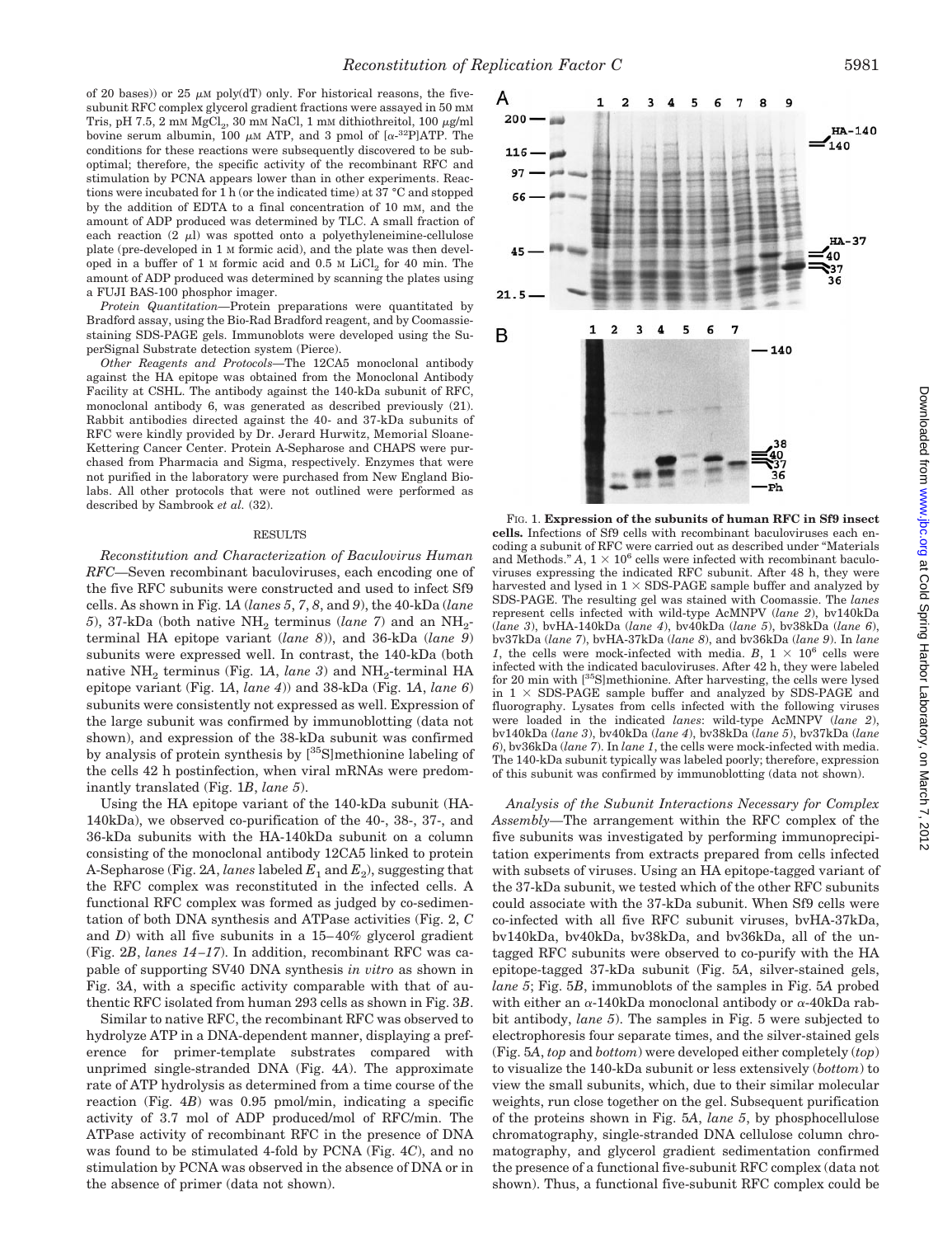

FIG. 2. **Purification of recombinant human RFC from Sf9 cells.** *Panel A*, infection and lysis of Sf9 cells was as described under "Materials and Methods." A whole cell lysate from  $1 \times 10^8$  cells was incubated with 12CA5-protein A-Sepharose, after which the beads were washed and RFC was eluted with HA peptide (0.5 mg/ml) as described under "Materials and Methods." A fraction (5 µl) of each stage of the purification was analyzed by SDS-PAGE, and the resulting gel was silver-stained. *Lane L*, the load onto the beads; *lane FT*, the material not bound to the beads; *lane W*1, the first wash from the beads; *lane W*4, the fourth wash from the beads; *lanes E*1, *E*2, and *E*3, the first, second, and third elutions, respectively, from the beads; *lane B*, the material that remained bound to the beads after the elutions; *lane P*, the concentrated pooled elutions. *Panel B*, glycerol gradient sedimentation profile of the concentrated pooled elutions from the 12CA5-agarose beads. The glycerol gradients (15–40%) were sedimented as described under "Materials and Methods," and 5 µl of each fraction was analyzed by SDS-PAGE and silver staining. *Lane numbers* correspond to fraction numbers (removed from the top of the gradient), and the *arrows below* denote the positions of the peaks of the protein standards albumin, aldolase, and catalase from an independent gradient simultaneously sedimented. Panel C, 1  $\mu$ l of the glycerol gradient fractions in *panel B* were assayed for the ability to support pol  $\delta$  DNA synthesis on singly primed M13 DNA as described under "Materials and Methods." Panel D, 2.5 μl of the glycerol gradient fractions in *panel B* were assayed for ATPase activity as described under "Materials and Methods." Each of the indicated fractions were tested in the absence (*squares*) and presence (*diamonds*) of 20  $\mu$ g/ml PCNA. All reactions contained  $25 \mu M$  poly(dT) $\cdot$ oligo(dA).

purified using two different epitope-tagged versions of the complex.

When the 140-kDa subunit was omitted from the co-infection, a quaternary complex consisting of the 40-, 38-, 37-, and 36-kDa subunits was observed (Fig. 5*A*, *lane 6*, and Fig. 5*B*, <sup>a</sup>40kDa immunoblot, *lane 6*), indicating no dependence on the 140-kDa subunit for the small subunits to assemble into a complex. However, assembly of the 140-kDa subunit into the complex was observed to be dependent upon the 38- and 40 kDa subunits, because omission of the 38-kDa subunit from the complex resulted in complete loss of the 140-kDa subunit from the complex (Fig. 5A, *lane 8*, and Fig. 5B,  $\alpha$ 140kDa immunoblot, *lane 8*), and omission of the 40-kDa subunit resulted in significantly reduced assembly of the 140-kDa subunit into the complex (Fig. 5*A*, *lane 7*, and Fig. 5*B*, <sup>a</sup>140kDa immunoblot, *lane 7*). The omission of the 36-kDa subunit was observed to diminish dramatically the incorporation of the 40-kDa subunit into the complex (Fig. 5*A*, *lane 9*, and <sup>a</sup>40kDa immunoblot in Fig. 5*B*, *lane 9*). In addition, a small reduction in the incorporation of the 140-kDa subunit (Fig. 5*A*, *lane 9*, and Fig. 5*B*  $\alpha$ 140kDa immunoblot, *lane* 9), presumably due to loss of the 40-kDa subunit, was detected. Neither the 38-kDa subunit nor the 36-kDa subunit was found to manifest a dependence on the other RFC subunits for assembly into a complex with the 37 kDa subunit, since omission of each of the other RFC subunits had no effect on the ability of the 36- and 38-kDa subunits to co-immunoprecipitate with the 37-kDa subunit (Fig. 5*A*, *lanes 5*, *6*, *7*, and *9* (36-kDa subunit) and *lanes 5*, *6*, *7*, and *8* (38-kDa subunit)).

To further characterize the subunit interactions, we tested pairwise interactions between the untagged RFC subunits and either the HA-37kDa subunit (Fig. 6) or the HA-140kDa subunit (Fig. 7). The 36- and 38-kDa subunits were found to interact directly with the 37-kDa subunit (Fig. 6, *lanes 5* and *6*), whereas the 140- and 40-kDa subunits were not (Fig. 5, *lane 10*, and Fig. 6, *lane 4*). However, the 40-kDa subunit was discovered to interact with the 37-kDa subunit when the 36-kDa subunit was co-expressed with these two subunits (Fig. 6, *lane 9*). The interaction was found to be facilitated specifically by the 36-kDa subunit, since neither the 38-kDa subunit (Fig. 6, *lane 8*, and immunoblot analysis not shown) nor the 140-kDa subunit (data not shown) was capable of promoting this interaction. Thus, the 40-kDa subunit appears to interact either directly with the 36-kDa subunit, or with a unique interface created by the 36-kDa subunit-37-kDa subunit interaction.

Analyses of pairwise subunit interactions between untagged RFC subunits and the HA epitope-tagged 140-kDa subunit were difficult because of the substantial degradation of this subunit in the absence of more than one small subunit (Fig. 7*A* and data not shown). However, weak interactions between some of the small subunits and the HA-140kDa subunit were detectable when a single subunit was omitted from the co-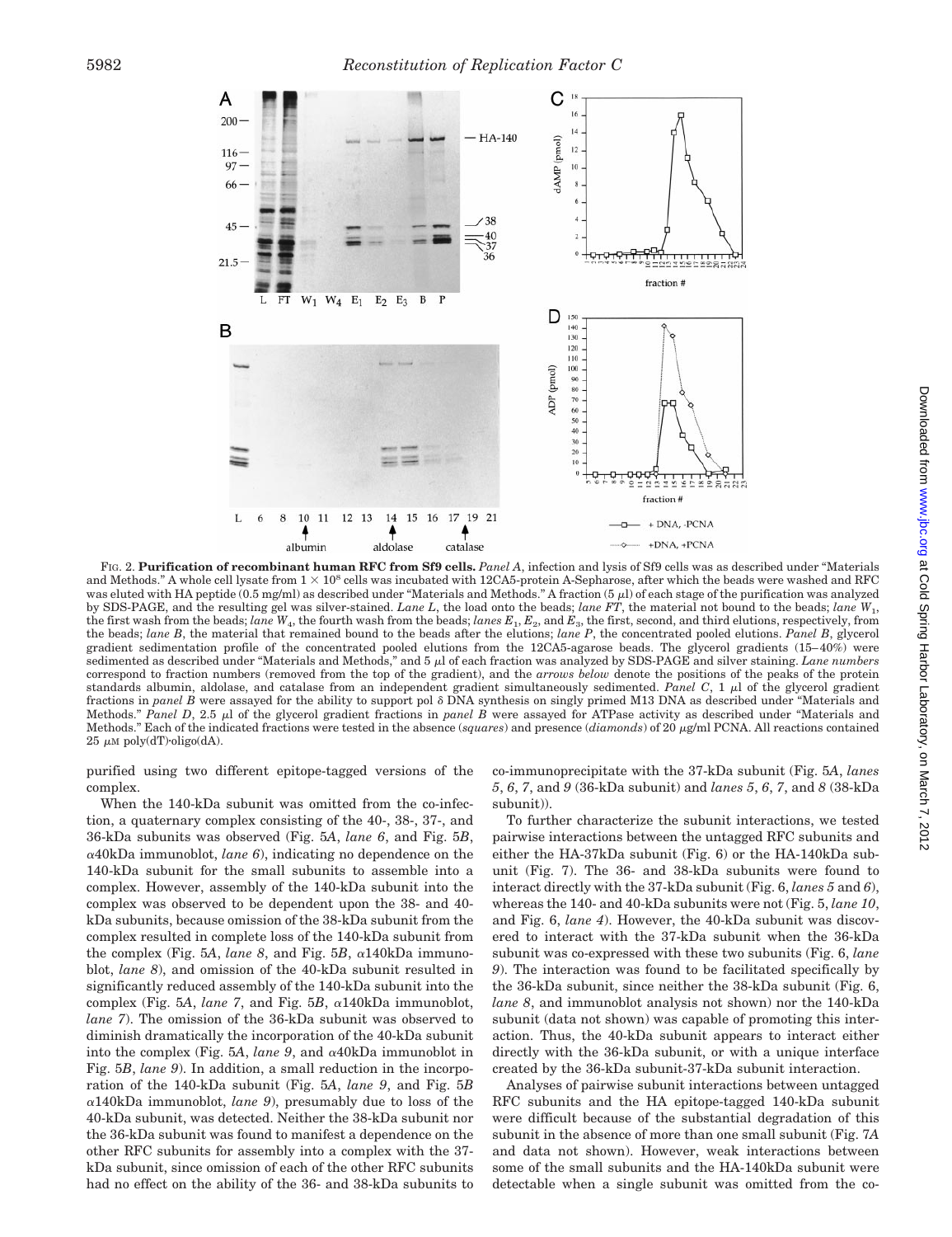FIG. 3. **SV40 DNA synthesis** *in vitro* **by recombinant RFC and comparison** of the pol  $\delta$ -stimulatory activities of **recombinant and authentic RFC.** *A*, reconstitution of SV40 DNA synthesis *in vitro* was performed as described under "Materials and Methods." The recombinant RFC was titrated in this assay, and the amount of DNA synthesis was quantitated and graphed. The DNA synthesis product from the reactions containing 0.03, 0.13, 0.26, and 0.51 pmol of RFC was analyzed by neutral agarose gel electrophoresis and autoradiography. The graph shows incorporation of dAMP in the reconstituted replication reaction. *B*, DNA synthesis by pol  $\delta$  on singly primed M13 DNA was performed as described under "Materials and Methods." Both the recombinant RFC (*diamonds*) and authentic RFC derived from 293 cells (*squares*) were titrated in this assay, and the amount of DNA synthesis was graphed as a function of protein concentration.



infections. When either the 40- or 38-kDa subunit was omitted, only the 36- and 37-kDa subunits were found to co-immunoprecipitate with the HA-140kDa subunit (Fig. 7*A*, silverstained gel, *lanes 6* and *7*, and data not shown). Upon omission of the 37-kDa subunit, unexpectedly, only the 36-kDa subunit was found to interact with the 140-kDa subunit; neither the 40 nor the 38-kDa subunit was detected in the immunoprecipitate (Fig. 7*A*, *lane* 8; Fig. 7*B*,  $\alpha$ 40kDa immunoblot of the samples in Fig. 7*A*). When the 36-kDa subunit was excluded from the co-infection, an interaction between the HA-140kDa subunit and the 38-, 37-, and 40-kDa subunits was observed (Fig. 7*A*, *lane 9*; Fig. 7*B*, <sup>a</sup>40kDa immunoblot, *lane 9*). The detection of this complex is consistent with the results in Fig. 5 that show that a complex consisting of the 140-kDa, 40-kDa, 38-kDa, and HA-37kDa subunits can be formed in the absence of the 36-kDa subunit (Fig. 5, *lane 9*). The significance for RFC complex assembly of the interaction between the 140-kDa subunit and 36- and 37-kDa subunits is questionable for two reasons. 1) the 140-kDa subunit manifested no requirement for the 36-kDa subunit for incorporation into the RFC complex. As shown in Fig. 5, *lanes 7* and *9*, omission of the 40-kDa subunit (*lane 7*) had a greater effect on the assembly of the 140-kDa subunit into complex than omission of the 36-kDa subunit (*lane 9*), which instead hindered assembly of the 40-kDa subunit. 2) No direct interaction between the 140- and 37-kDa subunits was observed in the experiment in Fig. 5, *lane 10*. Therefore, the interaction between the 140-kDa subunit and 37-kDa subunit most likely is indirect and is mediated probably through the 36-kDa subunit, which was found to interact directly with the 37-kDa subunit (Fig. 6, *lane 6*). Thus, it appears that for RFC complex assembly (summarized in Fig. 7*D*), both the 38- and 40-kDa subunits are required for the 140-kDa subunit to assemble into the complex. These two subunits in turn interact with the 37- and 36-kDa subunits, the 38 kDa subunit directly with the 37-kDa subunit and the 40-kDa subunit either directly with the 36-kDa subunit or with a unique protein surface created by the interaction of the 36- and 37-kDa subunits.

*A Subcomplex of RFC Lacking the 140-kDa Subunit Is Inactive for DNA Replication but Possesses ATPase Activity—*Given the previous observations suggesting that a stable complex between the four small subunits of RFC can be formed in the absence of the large subunit, we next attempted to isolate the complex of four small subunits to analyze its biochemical properties. Similar to the entire RFC complex, the 40-, 38-, and 36-kDa subunits were observed to co-purify with the HA epitope-tagged 37-kDa subunits through 12CA5-protein A-Sepharose chromatography (Fig. 8*A*), and all four small subunits appeared to co-sediment on a 15–40% glycerol gradient (Fig. 8*B*, *lanes* corresponding to fractions 10 and 12). Fractions 10–12 from the glycerol gradient were pooled, and the purified small subunit complex was tested for the ability to support SV40 DNA replication, pol  $\delta$  DNA synthesis on singly primed M13, and ATPase activity (Fig. 9 and Table I). Unlike the entire RFC complex, the small subunit complex appeared to be unable to support full SV40 DNA synthesis *in vitro*, with only aborted initiation events detected (Fig. 9 *lanes labeled BVRFC-140*) (16, 33). In the M13 DNA synthesis assay, no stimulation of pol  $\delta$  DNA synthesis was observed with the amounts of small subunit complex used in the SV40 DNA synthesis experiment (data not shown). Collectively, these results indicate a requirement for the 140-kDa subunit for DNA synthesis.

protein (ng)

When the small subunit complex was assayed for ATPase activity in the presence or absence of  $poly(dT)$ ·oligo(A) (Table I), an ATPase activity that was highly stimulated (approximately 20-fold) by DNA was detected. Attempts to purify further the glycerol gradient pool by ion exchange chromatography on phosphocellulose, Affi-Gel blue Sepharose, and Q-Sepharose were futile, because under the conditions used, neither the RFC subunits nor this DNA-dependent ATPase activity interacted with any of these resins; both the activity and the RFC proteins were recovered in the flow-through (data not shown). Hence, this DNA-dependent ATPase activity appears to be intrinsic to the small subunits of RFC. In addition, the activity of the small subunit ATPase was examined in the presence of PCNA (Fig.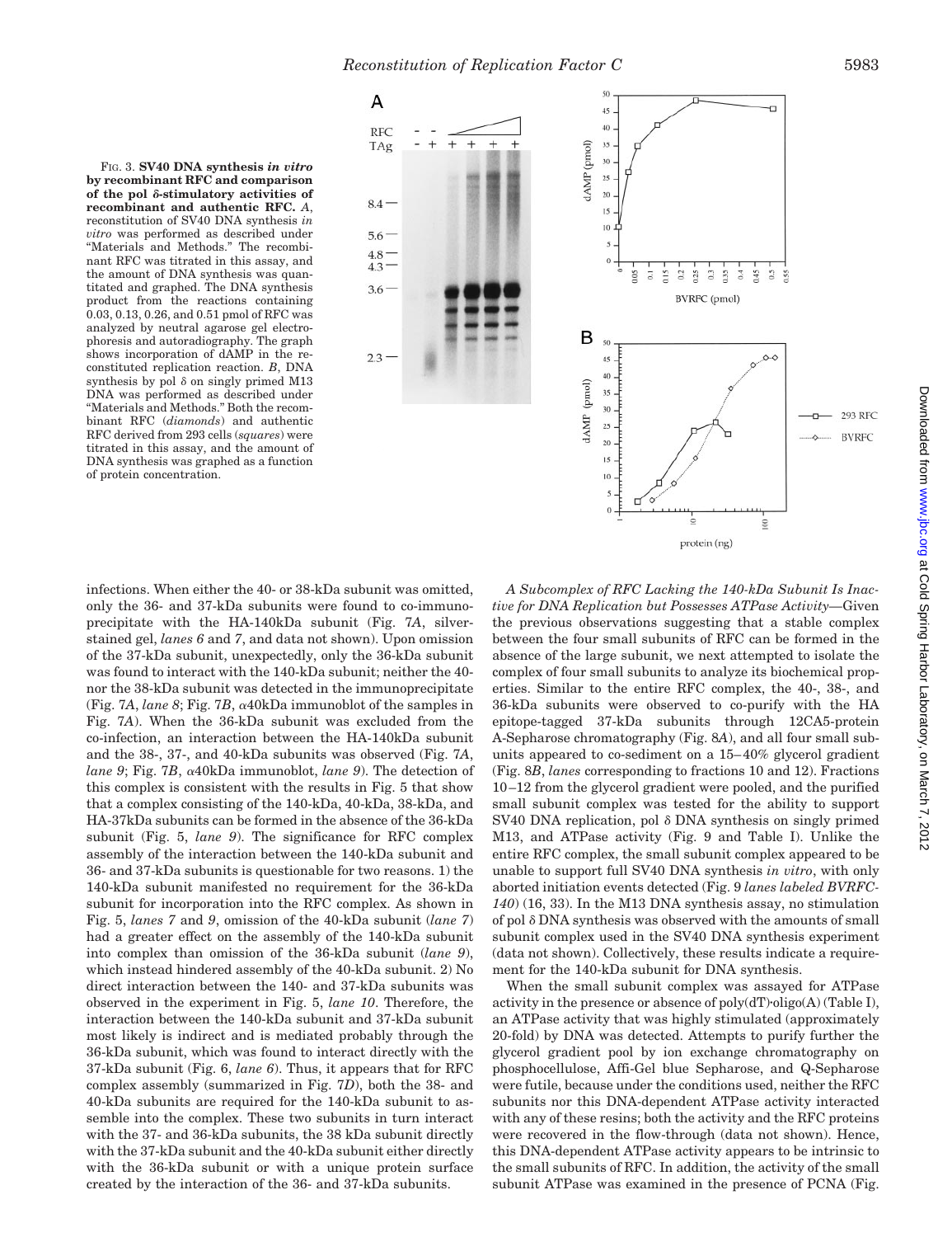

FIG. 4. **Characterization of the ATPase activity of recombinant human RFC.** ATPase assays were performed with 0.25 pmol of RFC and the indicated amount of either  $poly(dT)$ ·oligo(dA) or  $poly(dT)$  only as described under "Materials and Methods." *A*, ATPase assays were performed in the presence of increasing concentrations (0.25, 1, 5, 10, 25, 50, and 75  $\mu$ M) of either poly(dT)·oligo(dA) (*squares*) or poly(dT) only (*diamonds*). The amount of ADP produced by RFC in the absence of DNA in this experiment was 45 pmol. *B* shows the time course of ATP hydrolysis in the presence of either poly(dT)·oligo(dA) (*squares*) or poly(dT) only (*diamonds*). *C* shows an analysis of RFC ATP hydrolysis in the presence of increasing concentrations  $(5, 15, 45,$  and  $90 \mu g/ml)$  of PCNA with either  $25 \mu M$  poly(dT)·oligo(dA) (*squares*) or  $1 \mu M$ poly(dT)·oligo(dA) (*diamonds*). The amount of ADP produced in the presence of 90  $\mu$ g/ml PCNA with 25  $\mu$ M poly(dT)·oligo(dA) but without RFC was 0.39 pmol.

10). In contrast to the entire five-subunit complex, this small subunit complex appeared to be refractory to PCNA, indicating a requirement for the 140-kDa subunit not only for DNA synthesis but also for PCNA-dependent ATPase activity.

#### DISCUSSION

Biochemical characterization of mammalian DNA replication has been hampered due to lack of sufficient quantities of the replication factors necessary for such studies. Here we report the reconstitution of human replication factor C in Sf9 cells, characterization of its activities *in vitro*, and analysis of the subunit requirements for complex assembly and activity.



FIG. 5. **Immunoprecipitation of the 140-, 40-, 38-, and 36-kDa subunits with the HA-37kDa subunit.** Immunoprecipitation of the HA epitope variants of RFC using the  $\alpha$ -HA monoclonal antibody 12CA5 was carried out as described under "Materials and Methods." The proteins bound to the beads were analyzed by SDS-PAGE, and the gels were subsequently silver-stained (*A*) or subjected to immunoblot analysis using antibodies against either the 140- or 40-kDa subunits (*B*). Lysates from cells infected with the pertinent viruses (denoted as *plus signs*) were analyzed and loaded in the numbered *lanes* as indicated. Loaded in *lane 1* is the immunoprecipitate from cells mockinfected with media, and in *lane 2* is the immunoprecipitate from cells infected with wild-type AcMNPV. *A*, two silver-stained gels, one developed thoroughly (*top*) and the other moderately (*bottom*), were prepared with the samples from the immunoprecipitation reactions described above to allow detection of the 140-kDa subunit (*top gel*) and 40-kDa subunit (*bottom gel*), respectively. *B* shows immunoblots of the lysates used for the immunoprecipitation reactions described above before the addition of 12CA5 (*left*) as well as the immunoprecipitation reactions (*IP*) (*right*) using antibodies against the 140-kDa subunit (*top*) and 40-kDa subunit (*bottom*).

Similar expression of RFC has been reported elsewhere (34– 36). The five subunits of RFC share a significant degree of homology, which is manifested as seven conserved sequence motifs. These include the P-loop and DEAD-box motifs found in other ATP/GTPases. Despite the apparent functional similarity, *in vivo* the function of each subunit is not redundant. This raises the question of why so many similar subunits are necessary. The studies in this report suggest that all five RFC subunits are essential to form a stable complex competent for DNA synthesis. Central to the complex is the 37-kDa subunit, which functions as a scaffold on which the other subunits can assemble (Fig. 7*D*). The direct interaction of the 36- and 38-kDa subunits with the 37-kDa subunit are required for incorporation of the 40- and 140-kDa subunits, respectively, into the complex. The stability of the 140-kDa subunit in the complex depends on the presence of both the 38- and 40-kDa subunits. In the absence of the 140-kDa subunit, the 40-kDa subunit displays an absolute requirement for the 36-kDa subunit for incorporation into a subcomplex. However, a subcomplex con-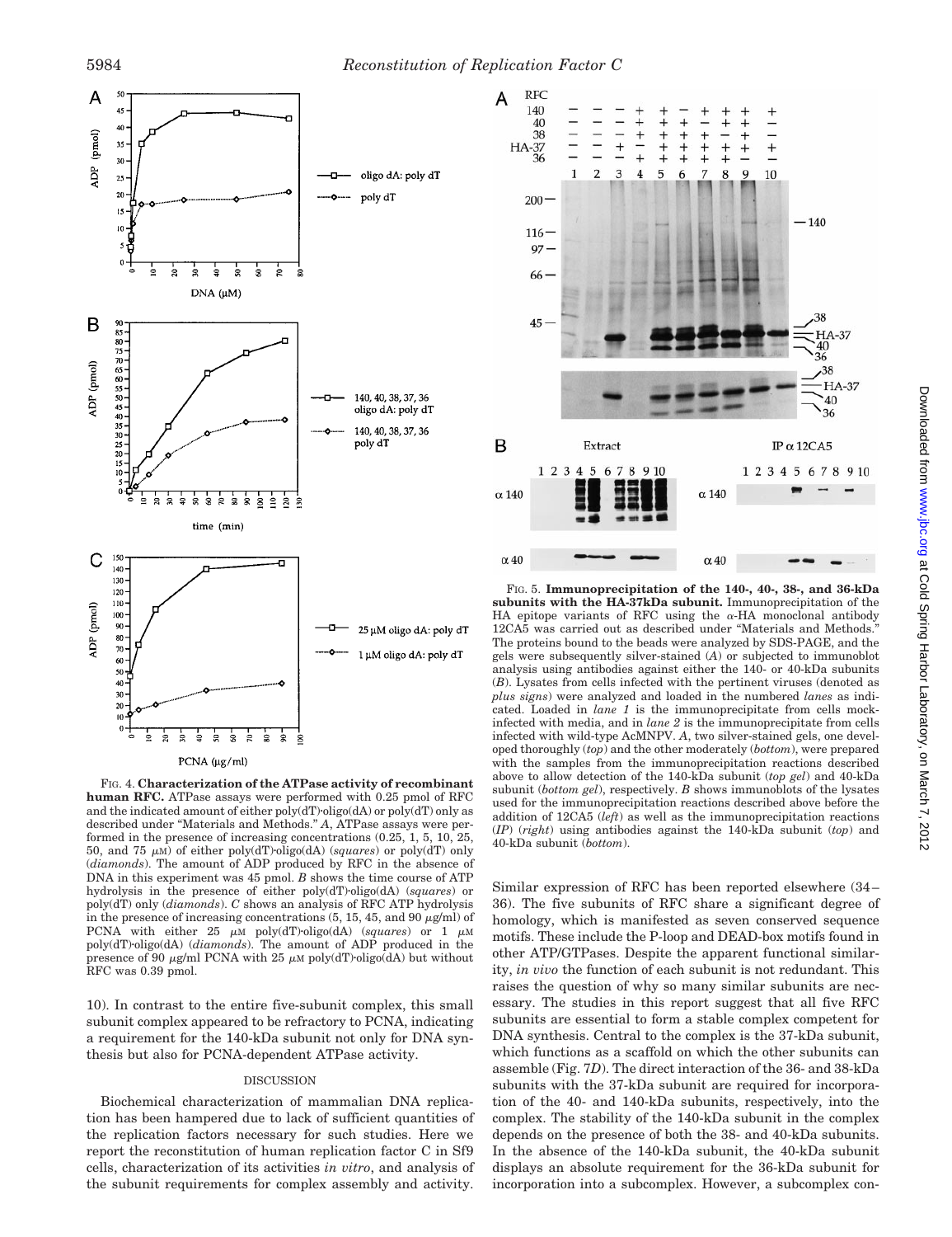

FIG. 6. **Immunoprecipitation of the 40-, 38-, and 36-kDa subunits with the HA-37kDa subunit of RFC.** The 40-, 38-, and 36-kDa subunits were examined for the ability to interact with the 37-kDa subunit. Infections with the indicated viruses, preparation of cell lysates, and immunoprecipitations were carried out as described under "Materials and Methods."  $5-\mu l$  aliquots of the cell lysates were removed before the addition of 12CA5 and analyzed by SDS-PAGE and Coomassie staining (*B*). The immunoprecipitates were analyzed by SDS-PAGE and silver staining (*A*). The numbered *lanes* contain immunoprecipitates from the indicated infections, with viruses used for infections denoted as *plus signs*. The immunoprecipitate loaded in *lane 1* was from cells infected wild-type AcMNPV. The 38-kDa subunit was not visible in these whole cell lysates.

sisting of the 140-, 40-, 38-, and 37-kDa subunits can form, albeit inefficiently, in the absence of the 36-kDa subunit, implying that other protein-protein interactions, most notably with the 140-kDa subunit, may stabilize the 40-kDa subunit in the complex.

The subunit interactions required for the assembly of RFC have also been investigated by Uhlmann *et al.* (34) and Podust and Fanning (35). In each report (this one and the aforementioned ones), a stable interaction between the 40-, 37-, and 36-kDa subunits was reported. Moreover, this report and that of Podust and Fanning (35) have described the assembly of this subcomplex, which was found to involve a direct interaction between the 37- and 36-kDa subunits and the interaction of the 40-kDa subunit with the 37-kDa subunit-36-kDa subunit complex. A requirement for the 38-kDa subunit for incorporation of the 140-kDa subunit into the RFC complex has been shown here and in Uhlmann *et al.* (34). Unique findings regarding RFC assembly reported here are 1) a stable interaction of the 38-kDa subunit with the 37-kDa subunit that was not found to be dependent on any other subunit (Figs. 5*A* and 6), 2) the requirement for the 40-kDa subunit for efficient incorporation of the 140-kDa subunit (Fig. 5*A*), and 3) formation of a stable complex between the 140-, 40-, 38-, and 37-kDa subunits in the absence of the 36-kDa subunit (Figs. 5*A*, 7*A*, and 7*B*). Discordant with the results in Figs. 5*A* and 6*A* are those presented in Uhlmann *et al.* (34), which 1) implied that the 40-kDa subunit is dispensable for complex assembly and 2) did not address the dependence on the 36-kDa subunit for assembly of the 40-kDa subunit into the RFC complex but instead advocated a direct interaction between the 40- and 37-kDa subunits. The requirement for the 36-kDa subunit for a 37-kDa subunit-38-kDa subunit interaction described by Podust and Fanning (35) is contradictory to the results shown in Fig. 6, which demonstrated a direct interaction between the 38- and 37-kDa subunits in the absence of any other RFC subunit. In summary, we believe the RFC complex is probably organized as two "domains," one consisting of the 40-, 36-, and 37-kDa subunits and the other consisting of the 140- and 38-kDa subunits. These two subcomplexes are juxtaposed by the 40-kDa subunit-140-kDa subunit and 38-kDa subunit-37-kDa subunit interactions, which, if eliminated, are predicted to result in the loss of complex formation (see Fig. 7*D*). This model provides an expla-



FIG. 7. **Immunoprecipitation of the small subunits of RFC with the HA-140kDa subunit.** The small subunits of RFC were tested for the ability to interact with the 140-kDa subunit. Lysates from cells co-infected with the viruses noted below were used in immunoprecipitation reactions (procedure described under "Materials and Methods"). The immunoprecipitates were analyzed by SDS-PAGE, and the gels were either silver-stained as shown in *panel A* or subjected to immunoblot analysis using an antibody against the 40-kDa subunit as shown in *panel B*. The numbered *lanes* were loaded with the immunoprecipitates from the indicated infections with the viruses used denoted by *plus signs*. In *lanes 1* and *2*, the cells were either mock-infected with media (*lane 1*) or infected with wild-type AcMNPV (*lane 2*). In *panel C* is a Coomassie-stained gel of an aliquot  $(5 \mu l)$  of the lysates used for the immunoprecipitations in *panels A* and *B* plus lysates from additional control infections with single subunits, which were used for immunoprecipitation reactions but not loaded on the gels in *panels A* and *B* because they were redundant. The aliquots were removed before the addition of antibody. The numbered *lanes* correspond to cells infected with media only (*lane 1*); wild-type AcMNPV (*lane 2*); bv40kDa, bv38kDa, bv37kDa, and bv36kDa (*lane 3*); bvHA-140kDa (*lane 4*); bv40kDa (*lane 5*); bv38kDa (*lane 6*); bv37kDa (*lane 7*); bv36kDa (*lane 8*); bvHA-140kDa, bv40kDa, bv38kDa, bv37kDa, and bv36kDa (*lane 9*); bvHA-140kDa, bv38kDa, bv37kDa, and bv36kDa (*lane 10*); bvHA-140kDa, bv40kDa, bv37kDa, and bv36kDa (*lane 11*); bvHA-140kDa, bv40kDa, bv38kDa, and bv36kDa (*lane 12*); bvHA-140kDa, bv40kDa, bv38kDa, and bv37kDa (*lane 13*). In *panel D* is a model for the organization of the subunits within the RFC complex. The complex is illustrated as two "domains," one consisting of the 40-, 36-, and 37-kDa subunits and the other consisting of the 140- and 38-kDa subunits (depicted in *gray*). These two subcomplexes are connected by the 40-kDa subunit-140-kDa subunit and 38-kDa subunit-37-kDa subunit interactions, the abolition of which results in the loss of complex formation.

nation for why omission of the 140- and 36-kDa subunits from the complex permits the formation of stable quaternary complexes of the 140-, 40-, 38-, and 37-kDa subunits (Fig. 5*A*, *lane 9*; Fig. 7*A*, *lane 9*) and 40-, 38-, 37-, and 36-kDa subunits (Fig. 5*A*, *lane 6*; Fig. 6, *lane 7*), respectively.

The primary role of RFC during DNA synthesis is to load PCNA, the processivity factor for pol  $\delta$ , onto the DNA, thus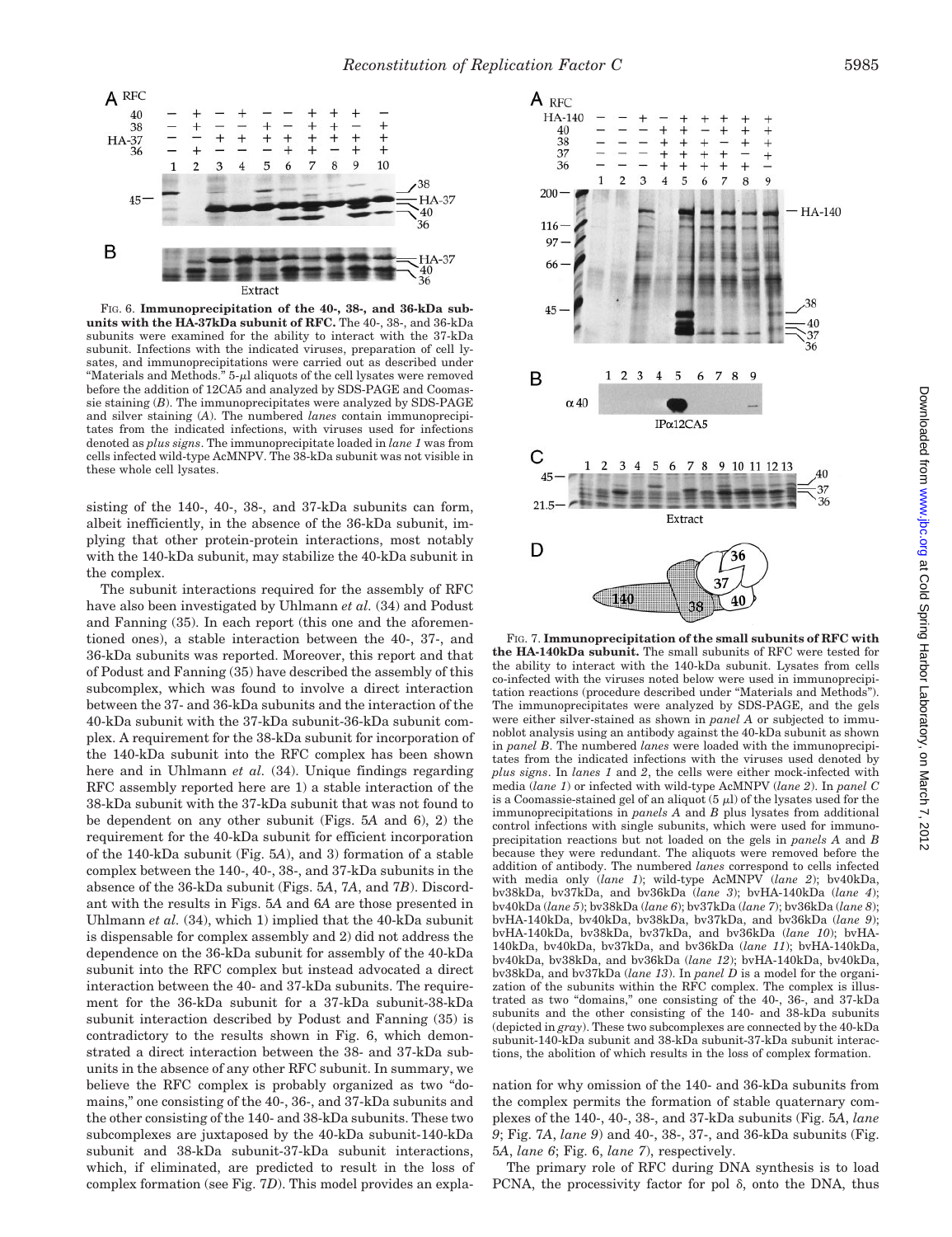

FIG. 8. **Purification of a subcomplex of RFC consisting of the four small subunits.** The infections, lysate preparation, immunoaffinity chromatography on 12CA5-protein A-Sepharose, and glycerol gradient sedimentation were accomplished as described under "Materials and Methods."  $5-\mu l$  aliquots from each stage of the purification were removed and examined by SDS-PAGE and silver staining as shown in *panel A*. *Lane L*, the lysate before incubation with the beads; *lane FT*, the lysate after incubation with the beads; *lane*  $W_1$ , the first wash from the beads; *lanes*  $E_1$  and  $E_2$ , the first and second elutions from the beads. *Panel B* shows fractions from the glycerol gradient (15–40%; fractionated from the top) that were analyzed by SDS-PAGE and silver staining. The *lane numbers* correspond to the fraction numbers, and the *arrows* denote the positions of the peaks of the protein standards from an independent gradient sedimented simultaneously.



FIG. 9. **Impaired ability to support SV40 DNA replication by a subcomplex of RFC lacking the 140-kDa subunit.** *In vitro* SV40 DNA replication reactions were performed as described under "Materials and Methods" with increasing amounts of either the entire RFC complex (labeled *BVRFC*; 0.013, 0.03, 0.13, and 0.32 pmol used) or the 40-, 38-, 37-, and 36-kDa subunits (labeled *BVRFC-140*; 0.05, 0.13, and 1.3 pmol used). Graphed *below* is the amount of dAMP incorporated.

facilitating highly efficient leading and lagging strand DNA synthesis. This process entails recognition of the primer terminus by RFC, binding and disruption of the PCNA trimer, and topologically linking PCNA to the DNA. How these activities are distributed among the five subunits is unknown. *In vivo* experiments in yeast have shown a requirement for all five

*ATPase activity of the four small subunit complex of RFC* Reactions were carried out as described under "Materials and Methods" in the presence or absence of 25  $\mu$ M poly(dT)  $\cdot$  oligo(dA) using 0.25 pmol of the entire RFC complex or 0.5 pmol of the four small subunit complex.

| Protein complex                          |             | ADP  |
|------------------------------------------|-------------|------|
|                                          |             | pmol |
| 140-, 40-, 38-, 37-, and 36-kDa subunits | Without DNA | 3.5  |
|                                          | With DNA    | 31.2 |
| 40-, 38-, 37-, and 36-kDa subunits       | Without DNA | 1.1  |
|                                          | With DNA    | 29.9 |



### PCNA  $(\mu g/ml)$

FIG. 10. **The four small subunit complex ATPase activity is not responsive to PCNA.** ATPase reactions were performed in the presence of 25  $\mu$ M poly(dT)·oligo(dA) as described under "Materials and Methods." The amount of ATP hydrolysis by 0.38 pmol of the entire RFC complex (*squares*) and the four small subunit complex (*diamonds*) were measured in the presence of increasing concentrations of PCNA. The amount of ADP formed in the absence of RFC is represented by the *circles*.

RFC subunits for viability (4–7, 37) and the involvement of RFC in DNA replication, DNA repair, and cell cycle checkpoint pathways (8, 14, 15, 38). However, the function(s) of each subunit in these cellular processes remain(s) unclear. *In vitro* experiments presented in this report and elsewhere have shown biochemically a requirement for the large subunit of RFC for DNA replication, because a subcomplex lacking the large subunit was found to be incompetent for DNA synthesis. RFC has been shown to be a structure-specific DNA-binding protein, displaying a preference for DNA molecules mimicking DNA replication substrates (23). Deletion analyses of the 140 kDa subunit have defined the presence of at least two "domains" involved in DNA binding, one at the  $NH<sub>2</sub>$  terminus that includes the ligase homology domain (39, 40) and one located near the COOH terminus (40). However, the specificity of these putative large subunit DNA binding domains for primer termini is inconclusive.

Present in all five RFC subunits are motifs termed RFC box III and RFC box V that are similar to the phosphate binding loop (P-loop) and DEAD box consensus sequences, respectively, found in proteins that hydrolyze ATP or other nucleotide triphosphates. The RFC complex possesses ATPase activity, and stable binding of RFC to DNA has been shown to require ATP binding and/or hydrolysis. Moreover, DNA appears to be a co-factor for the ATPase of RFC, stimulating this activity approximately 20-fold. The subunit(s) responsible for this activity is unknown. In this report, evidence is presented indicating that a complex of the small subunits, although inactive for DNA replication, is an efficient ATPase. Similar to the entire RFC complex, the ATPase activity of the small subunit complex was found to be highly stimulated by DNA, but, unlike the